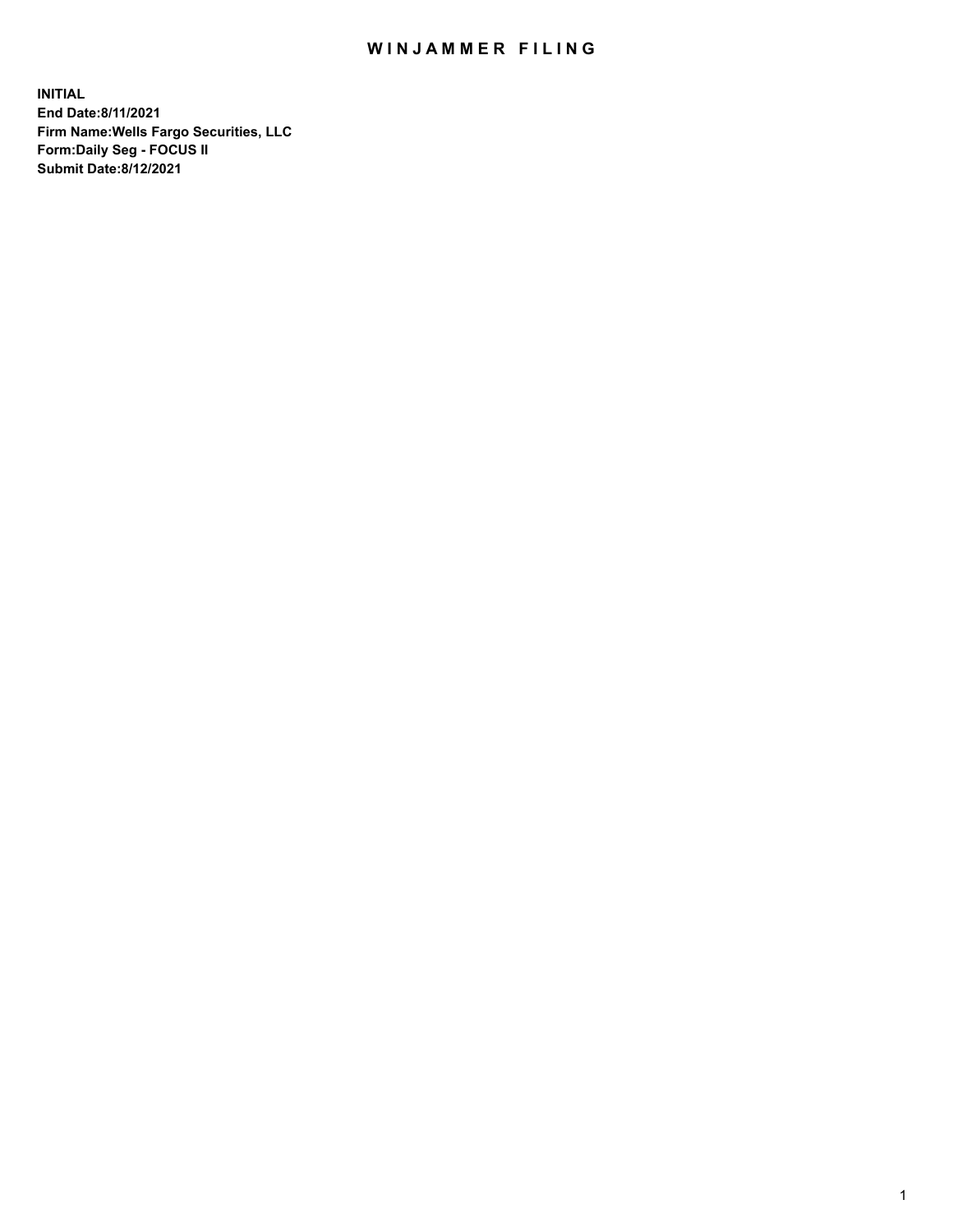**INITIAL End Date:8/11/2021 Firm Name:Wells Fargo Securities, LLC Form:Daily Seg - FOCUS II Submit Date:8/12/2021 Daily Segregation - Cover Page**

| Name of Company                                                                                                                                                                                                                                                                                                                | <b>Wells Fargo Securities LLC</b>                          |
|--------------------------------------------------------------------------------------------------------------------------------------------------------------------------------------------------------------------------------------------------------------------------------------------------------------------------------|------------------------------------------------------------|
| <b>Contact Name</b>                                                                                                                                                                                                                                                                                                            | <b>James Gnall</b>                                         |
| <b>Contact Phone Number</b>                                                                                                                                                                                                                                                                                                    | 917-699-6822                                               |
| <b>Contact Email Address</b>                                                                                                                                                                                                                                                                                                   | james.w.gnall@wellsfargo.com                               |
| FCM's Customer Segregated Funds Residual Interest Target (choose one):<br>a. Minimum dollar amount: ; or<br>b. Minimum percentage of customer segregated funds required:% ; or<br>c. Dollar amount range between: and; or<br>d. Percentage range of customer segregated funds required between:% and%.                         | 270,000,000<br><u>0</u><br><u>00</u><br>0 <sub>0</sub>     |
| FCM's Customer Secured Amount Funds Residual Interest Target (choose one):<br>a. Minimum dollar amount: ; or<br>b. Minimum percentage of customer secured funds required:% ; or<br>c. Dollar amount range between: and; or<br>d. Percentage range of customer secured funds required between: % and %.                         | 40,000,000<br><u>0</u><br>0 <sub>0</sub><br>0 <sub>0</sub> |
| FCM's Cleared Swaps Customer Collateral Residual Interest Target (choose one):<br>a. Minimum dollar amount: ; or<br>b. Minimum percentage of cleared swaps customer collateral required:% ; or<br>c. Dollar amount range between: and; or<br>d. Percentage range of cleared swaps customer collateral required between:% and%. | 375,000,000<br><u>0</u><br>0 Q<br><u>00</u>                |

Attach supporting documents CH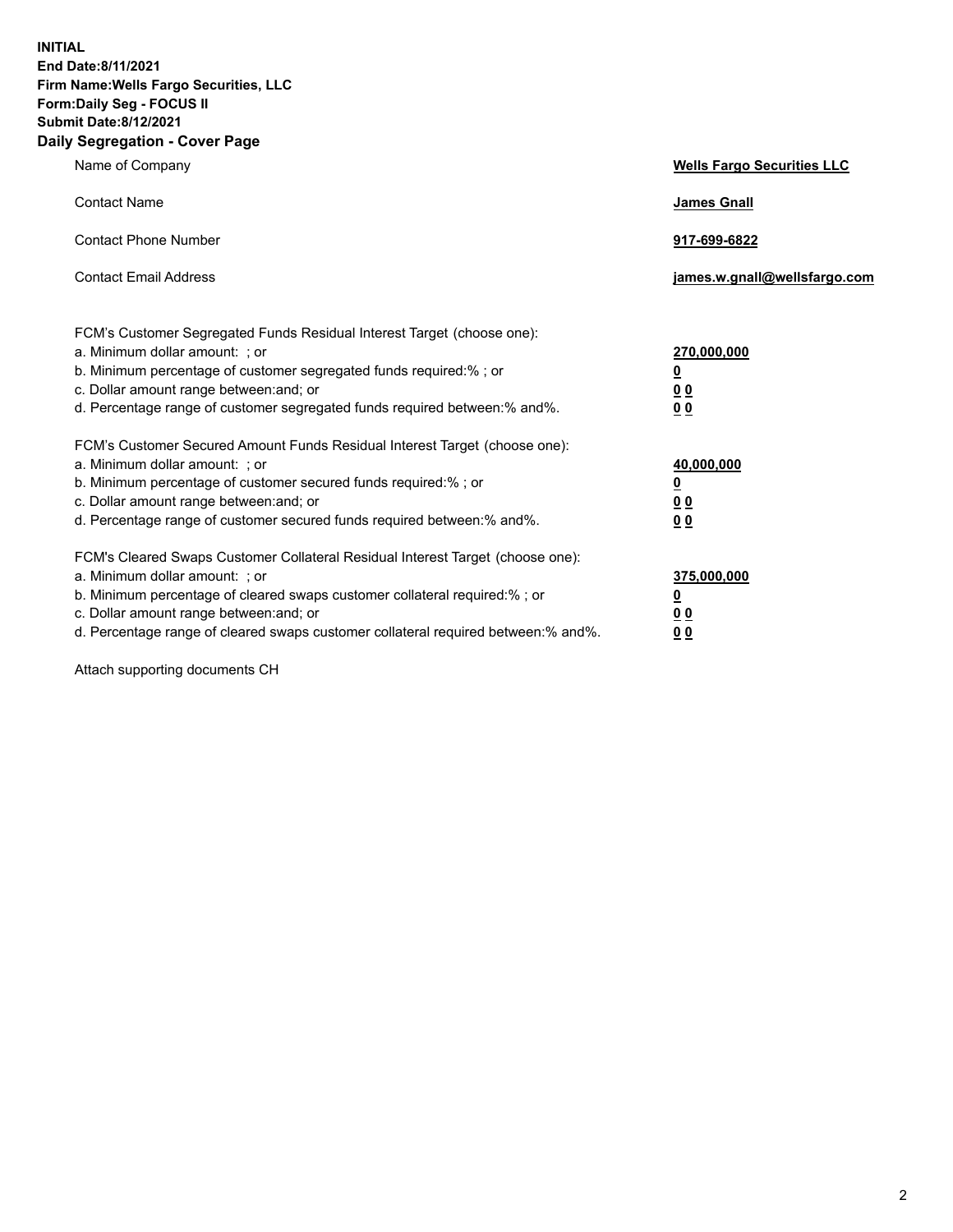**INITIAL End Date:8/11/2021 Firm Name:Wells Fargo Securities, LLC Form:Daily Seg - FOCUS II Submit Date:8/12/2021 Daily Segregation - Secured Amounts**

Foreign Futures and Foreign Options Secured Amounts Amount required to be set aside pursuant to law, rule or regulation of a foreign government or a rule of a self-regulatory organization authorized thereunder **0** [7305] 1. Net ledger balance - Foreign Futures and Foreign Option Trading - All Customers A. Cash **171,298,060** [7315] B. Securities (at market) **209,737,928** [7317] 2. Net unrealized profit (loss) in open futures contracts traded on a foreign board of trade **57,286,733** [7325] 3. Exchange traded options a. Market value of open option contracts purchased on a foreign board of trade **28** [7335] b. Market value of open contracts granted (sold) on a foreign board of trade **-25,397** [7337] 4. Net equity (deficit) (add lines 1. 2. and 3.) **438,297,352** [7345] 5. Account liquidating to a deficit and account with a debit balances - gross amount **4,212,741** [7351] Less: amount offset by customer owned securities **-4,212,268** [7352] **473** [7354] 6. Amount required to be set aside as the secured amount - Net Liquidating Equity Method (add lines 4 and 5) 7. Greater of amount required to be set aside pursuant to foreign jurisdiction (above) or line 6. FUNDS DEPOSITED IN SEPARATE REGULATION 30.7 ACCOUNTS 1. Cash in banks A. Banks located in the United States **63,451,609** [7500] B. Other banks qualified under Regulation 30.7 **30,565,394** [7520] **94,017,003** [7530] 2. Securities A. In safekeeping with banks located in the United States **148,833,163** [7540] B. In safekeeping with other banks qualified under Regulation 30.7 **0** [7560] **148,833,163** [7570] 3. Equities with registered futures commission merchants A. Cash **65,864,204** [7580] B. Securities **80,920,556** [7590] C. Unrealized gain (loss) on open futures contracts **-29,981,916** [7600] D. Value of long option contracts **28** [7610] E. Value of short option contracts **-25,397** [7615] **116,777,475** [7620] 4. Amounts held by clearing organizations of foreign boards of trade A. Cash **0** [7640] B. Securities **0** [7650] C. Amount due to (from) clearing organization - daily variation **0** [7660] D. Value of long option contracts **0** [7670]

- E. Value of short option contracts **0** [7675] **0** [7680]
- 5. Amounts held by members of foreign boards of trade
	-
	-
	- C. Unrealized gain (loss) on open futures contracts **85,077,439** [7720]
	- D. Value of long option contracts **0** [7730]
	-
- 6. Amounts with other depositories designated by a foreign board of trade **0** [7760]
- 7. Segregated funds on hand **0** [7765]
- 8. Total funds in separate section 30.7 accounts **559,845,222** [7770]
- 9. Excess (deficiency) Set Aside for Secured Amount (subtract line 7 Secured Statement Page 1 from Line 8)
- 10. Management Target Amount for Excess funds in separate section 30.7 accounts **40,000,000** [7780]
- 11. Excess (deficiency) funds in separate 30.7 accounts over (under) Management Target **81,547,397** [7785]

**438,297,825** [7355]

**438,297,825** [7360]

 A. Cash **-84,974,413** [7700] B. Securities **200,114,555** [7710] E. Value of short option contracts **0** [7735] **200,217,581** [7740] **121,547,397** [7380]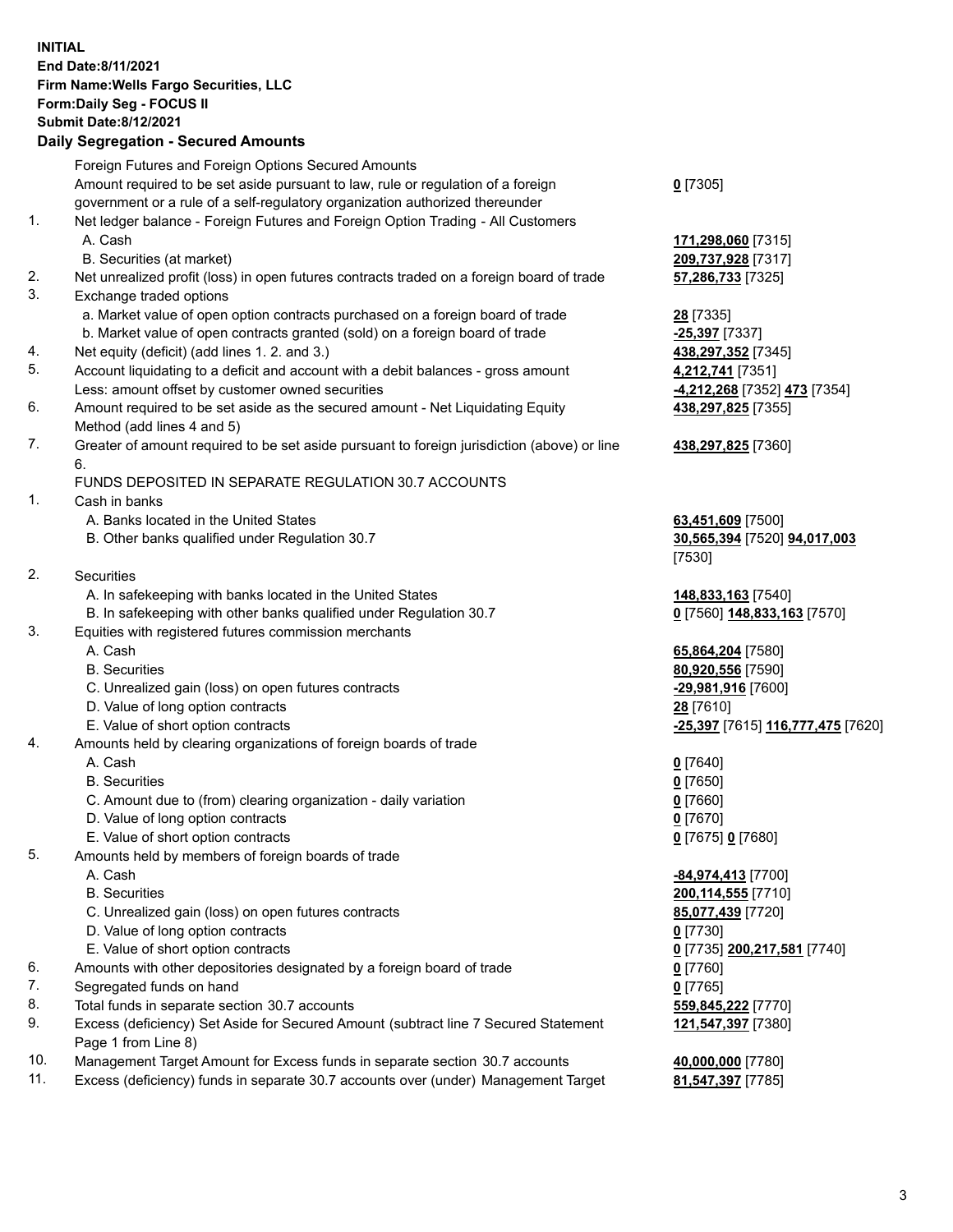**INITIAL End Date:8/11/2021 Firm Name:Wells Fargo Securities, LLC Form:Daily Seg - FOCUS II Submit Date:8/12/2021 Daily Segregation - Segregation Statement** SEGREGATION REQUIREMENTS(Section 4d(2) of the CEAct) 1. Net ledger balance A. Cash **3,907,600,169** [7010] B. Securities (at market) **1,916,342,127** [7020] 2. Net unrealized profit (loss) in open futures contracts traded on a contract market **-1,125,389,360** [7030] 3. Exchange traded options A. Add market value of open option contracts purchased on a contract market **1,537,727,890** [7032] B. Deduct market value of open option contracts granted (sold) on a contract market **-1,532,951,142** [7033] 4. Net equity (deficit) (add lines 1, 2 and 3) **4,703,329,684** [7040] 5. Accounts liquidating to a deficit and accounts with debit balances - gross amount **33,778,118** [7045] Less: amount offset by customer securities **-33,778,019** [7047] **99** [7050] 6. Amount required to be segregated (add lines 4 and 5) **4,703,329,783** [7060] FUNDS IN SEGREGATED ACCOUNTS 7. Deposited in segregated funds bank accounts A. Cash **198,623,610** [7070] B. Securities representing investments of customers' funds (at market) **80,018,065** [7080] C. Securities held for particular customers or option customers in lieu of cash (at market) **858,254,851** [7090] 8. Margins on deposit with derivatives clearing organizations of contract markets A. Cash **2,096,840,230** [7100] B. Securities representing investments of customers' funds (at market) **1,000,271,833** [7110] C. Securities held for particular customers or option customers in lieu of cash (at market) **1,058,087,276** [7120] 9. Net settlement from (to) derivatives clearing organizations of contract markets **-98,374,346** [7130] 10. Exchange traded options A. Value of open long option contracts **1,537,727,890** [7132] B. Value of open short option contracts **-1,532,951,142** [7133] 11. Net equities with other FCMs A. Net liquidating equity **0** [7140] B. Securities representing investments of customers' funds (at market) **0** [7160] C. Securities held for particular customers or option customers in lieu of cash (at market) **0** [7170] 12. Segregated funds on hand **0** [7150] 13. Total amount in segregation (add lines 7 through 12) **5,198,498,267** [7180] 14. Excess (deficiency) funds in segregation (subtract line 6 from line 13) **495,168,484** [7190] 15. Management Target Amount for Excess funds in segregation **270,000,000** [7194] 16. Excess (deficiency) funds in segregation over (under) Management Target Amount **225,168,484** [7198]

Excess